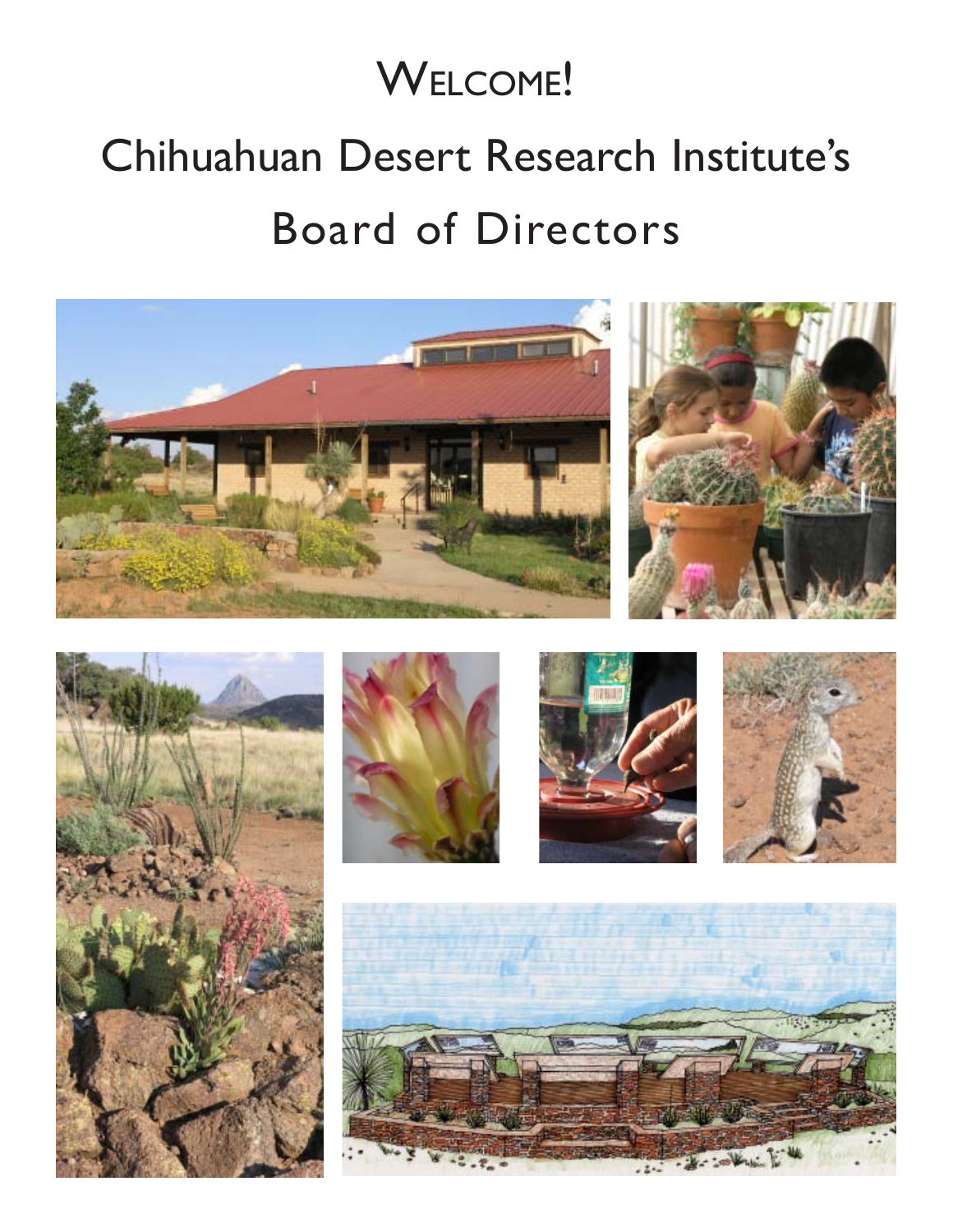

# History of the Chihuahuan Desert Research Institute

*The mission of the Chihuahuan Desert Research Institute is to promote public awarenss, appreciation, and concern for the natural diversity of the Chihuahuan Desert region through research and education.*

The Chihuahuan Desert Research Institute (CDRI) was founded in 1974 as a research organization dedicated to gathering and disseminating knowledge about the Chihuahuan Desert region. Although the largest of the North American deserts, very little was known about the natural history of the Chihuahuan Desert region. An enthusiastic, small, and mostly volunteer Institute staff immediately began an aggressive research and education program that involved everything from studying the nesting behavior of golden eagles to taking teachers on rafting trips down the Rio Grande.

In the late 1970s, the Board and staff achieved a major goal with the purchase of 507 acres of grassland and volcanic rock outcrops near Fort Davis, Texas. Destined to become the headquarters of the CDRI, staff and volunteers worked diligently to turn the landsite into a facility that would support scientific research and serve as an educational tool. Over the next two decades, an arboretum featuring trees and shrubs of the Chihuahuan Desert region was planted, a 1400 sq. ft. greenhouse containing one of the world's largest collections of Chihuahuan Desert cacti and succulents was established, and an adobe visitors' center with exhibit space, administrative offices, and a gift shop was built. The landsite, known as the Chihuahuan Desert Nature Center and Botanical Gardens, is open to the public Monday through Saturday from 9 a.m. to 5 p.m.

In addition to operating the Chihuahuan Desert Nature Center and Botanical Gardens, the CDRI hosts an internationally-respected scientific symposium on the natural resources of the Chihuahuan Desert region every five years and provides competitive scholarships and grants to students conducting research in the desert.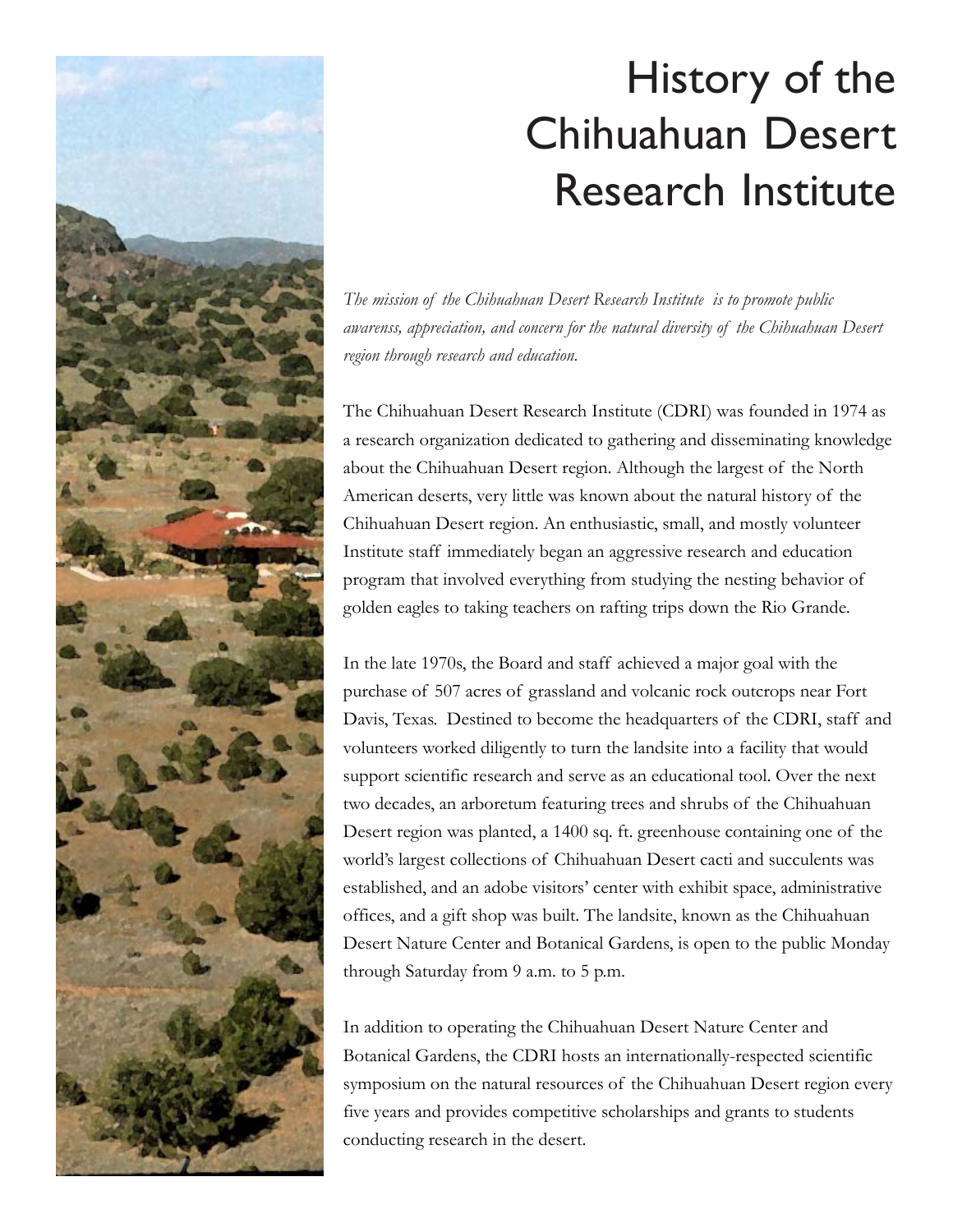Over the past ten years, the CDRI has achieved some major accomplishments:

- Creation of a mission statement, strategic plan for 2012-2016, and a facilities master plan.
- Establishment of a Permanent Endowment Fund, currently valued at approximately \$1.9 million.
- Development of an education program that includes life-long learning opportunities, programs for science teachers, a youth program, and interpretive exhibits. Educational programs were given to approximately 1,220 people in 2012.
- Growth in volunteer contributions from 398 hours per year in 2000 to over 3,400 hours in 2012. Volunteers assist with special events, education programs, landsite management, and administrative tasks.
- Adoption of a Living Plant Collection Policy and accessioning of the CDRI's living plant collection.
- Establishment of the first Director of Research position to serve as the focal point for research activities at the CDRI.
- Design of an architectural prototype for the new Research and Education Building, as part of an upcoming Capital Campaign.

The future looks bright for the CDRI. As a new board member, we encourage you to take a leadership role in helping the CDRI reach its full potential by developing policies to place the CDRI on a firm foundation, and assisting with fundraising to move the master plan from a vision to reality.

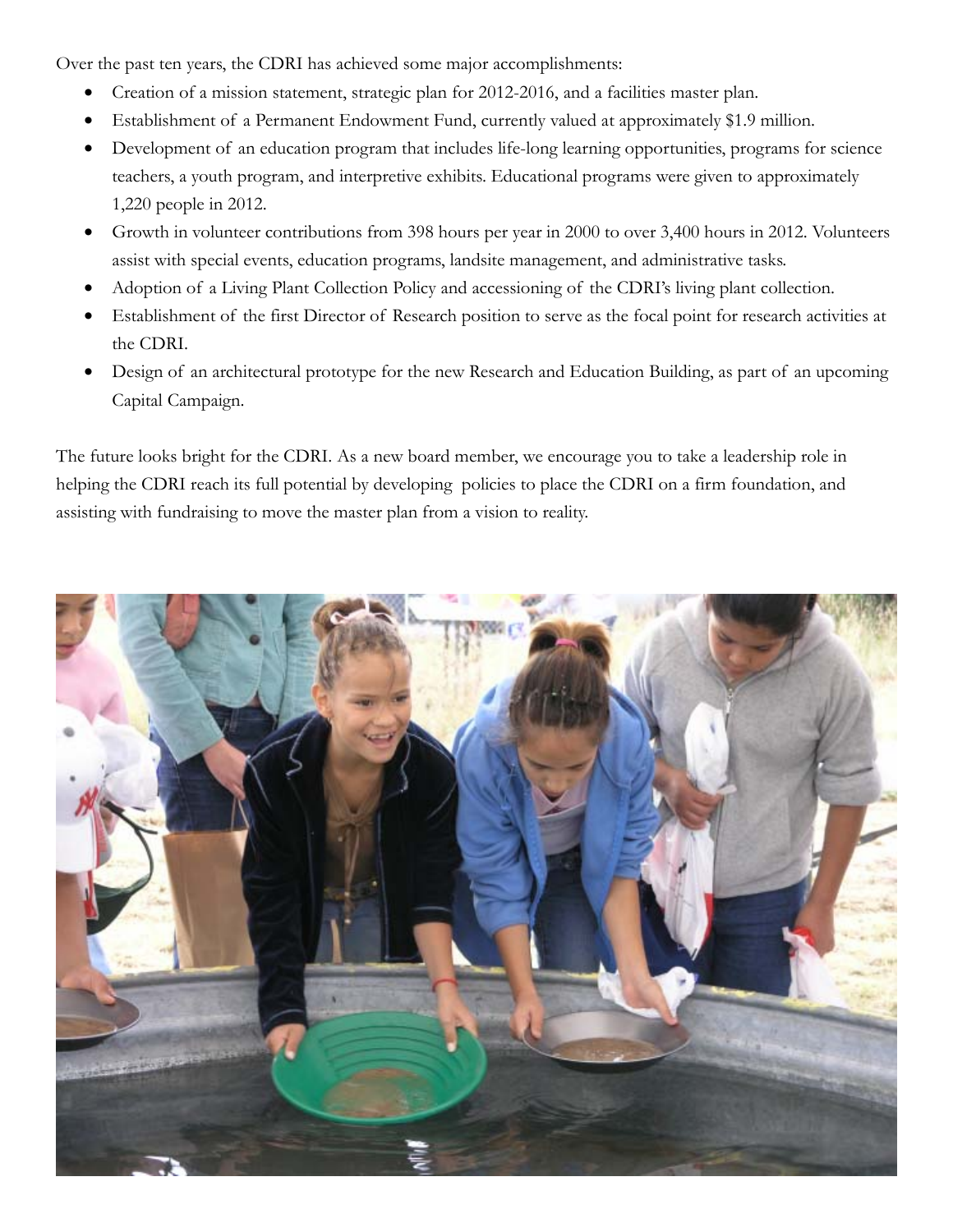

# Current Projects

## Facilities Improvement

 This year we completed a major renovation of the main greenhouse to improve the light and climate for our valuable cactus collection and built a small greenhouse for the young cactus. Creating optimal conditions for our exclusive collection of native specimens is crucial in preserving and keeping them healthy and maintaining our contribution to research and sustainability of the Chihuahuan Desert species.

 CDRI was one of a handful of recipients of a Green Mountain Energy grant to erect a Solar Array. The eye-catching solar panels are powering the Nature Center and will offset our energy costs. This installation provides an opportunity to model sustainable stewardship and the benefits of renewable energy to the public.

## Education

 Our life-long learning program features field trips, workshops, and lectures that help enhance the knowledge of the Chihuahuan Desert region for adults, teachers and students throughout the year. Young adult programs offer a variety of hands-on-learning opportunities focusing on desert ecology, field research techniques, and water in the desert. Special education field days such as *The Earth Rocks!!!* and *Bugs, Bugs, Bugs*, as well as our summer day camps, encourage elementary-aged children to explore nature and its wonders. Curricula for *The Earth Rocks!!!* is aligned with the Texas state standards, thus enhancing our students' classroom knowledge.

## $\clubsuit$  Research

 Habitat conservation is an important approach to the conservation of rare plants; should we also be conserving the habitats needed by the pollinators of these plants? Under a grant from Texas Parks and Wildlife, the Chihuahuan Desert Research Institute and Director of Research, Dr. Cathryn Hoyt, are studying floral visitors to rare plants, which ones are truly effective pollinators, and how we can work with conservation partners to protect both the plants and their pollinators. In the course of her work, Dr. Hoyt documented the first U.S. record for the Spotless Comma butterfly and extended the range for a fairly rare bee into the Davis Mountains.

# Mining Exhibit

 A group of dedicated CDRI Board members, some former miners, erected, funded and maintain the exhibit that showcases mining history in this region.

# Volunteering

When we say we 'could not do it without volunteers,' we mean it! We have over 150 people volunteering close to 6,000 hours. They assist in every aspect of making the Nature Center available to the public, including keeping the Botanical Garden in top shape, maintaining our 4 miles of trails, setting up for special events, teaching during our education field days, working at the Visitor Center, and stuffing envelopes. One of our primary goals is to accurately fit our volunteers to the jobs at hand – which keeps them happy and coming back.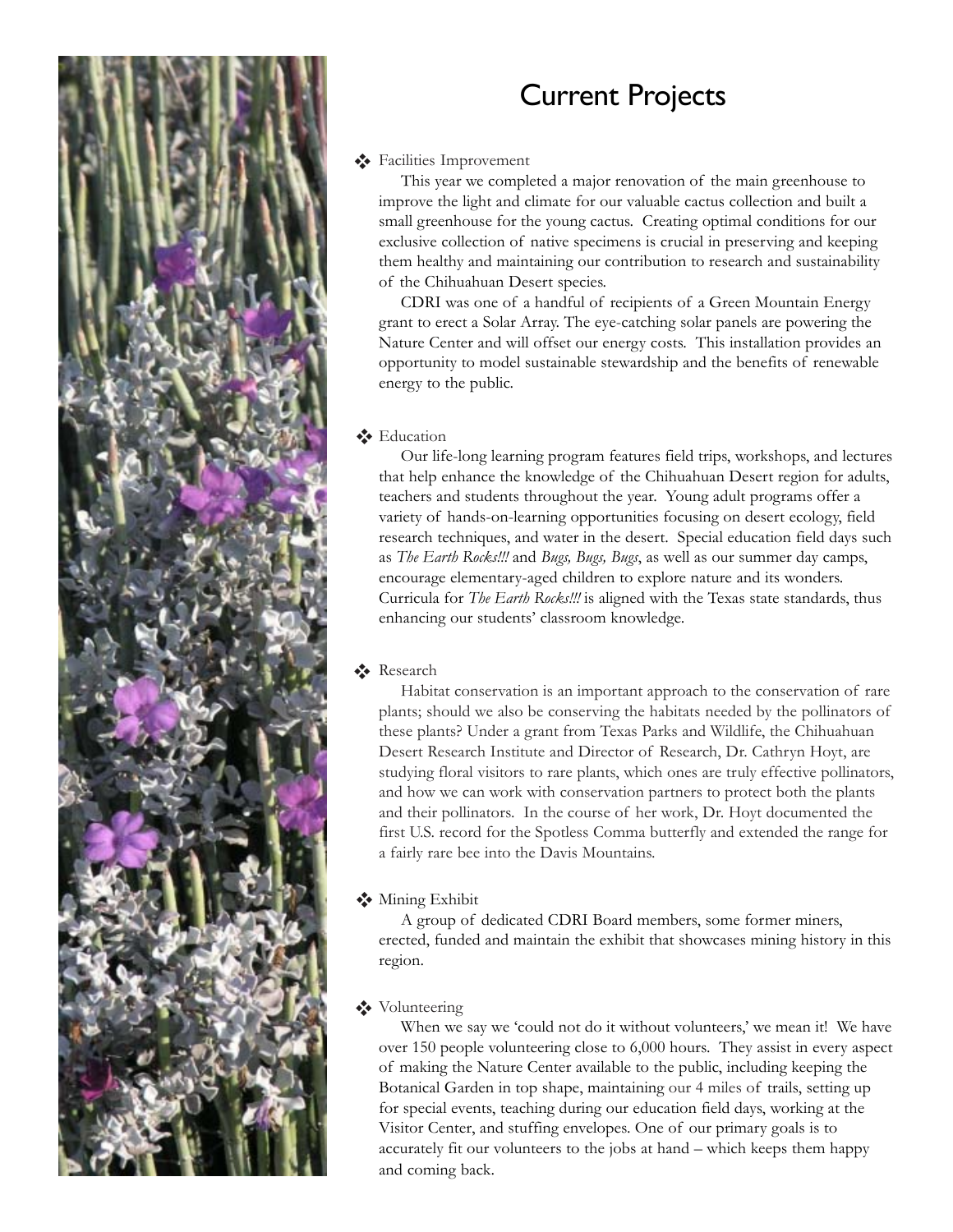# Responsibilities of Nonprofit Boards

#### **Determine the organization's mission and purpose**

A statement of mission and purposes should articulate the organization's goals, means, and primary constituents served. It is the board's responsibility to create the mission statement and review it periodically for accuracy and validity. Each individual board member should fully understand and support it.

#### **Select the executive director**

Boards must reach consensus on the executive director's job description and undertake a careful search process to find the most qualified individual for the position.

#### **Support the executive director and review his or her performance**

The board should ensure that the executive director has the moral and professional support he or she needs to further the goals of the organization. The executive director, in partnership with the entire board, should decide upon a periodic evaluation of the executive director's performance.

#### **Ensure effective organizational planning**

As stewards of an organization, boards must actively participate with the staff in an overall planning process and assist in implementing the plan's goals.

#### **Ensure adequate resources**

One of the board's foremost responsibilities is to provide adequate resources for the organization to fulfill its mission. The board should work in partnership with the executive director to raise funds from the community.

#### **Manage resources effectively**

The board, in order to remain accountable to its donors, the public, and to safeguard its tax-exempt status, must assist in developing the annual budget and ensuring that proper financial controls are in place.

#### **Determine, monitor, and strengthen the organization's programs and services**

The board's role in this area is to determine which programs are the most consistent with an organization's mission, and to monitor their effectiveness.

#### **Enhance the organization's public standing**

An organization's primary link to the community, including constituents, the public, and the media, is the board. Clearly articulating the organization's mission, accomplishments, and goals to the public, as well as garnering support from important members of the community, are important elements of a comprehensive public relations strategy.

#### **Ensure legal and ethical integrity and maintain accountability**

The board is ultimately responsible for ensuring adherence to legal standards and ethical norms. Solid personnel policies, grievance procedures, and a clear delegation to the executive director of hiring and managing employees will help ensure proper decorum in this area. The board must establish pertinent policies, and adhere to provisions of the organization's bylaws and articles of incorporation.

#### **Recruit and orient new board members and assess board performance**

All boards have a responsibility to articulate and make known their needs in terms of member experience, skills, and many other considerations that define a "balanced" board composition. Boards must also orient new board members to their responsibilities and the organization's history, needs, and challenges. By evaluating its performance in fulfilling its responsibilities, the board can recognize its achievements and reach consensus on which areas need to be improved.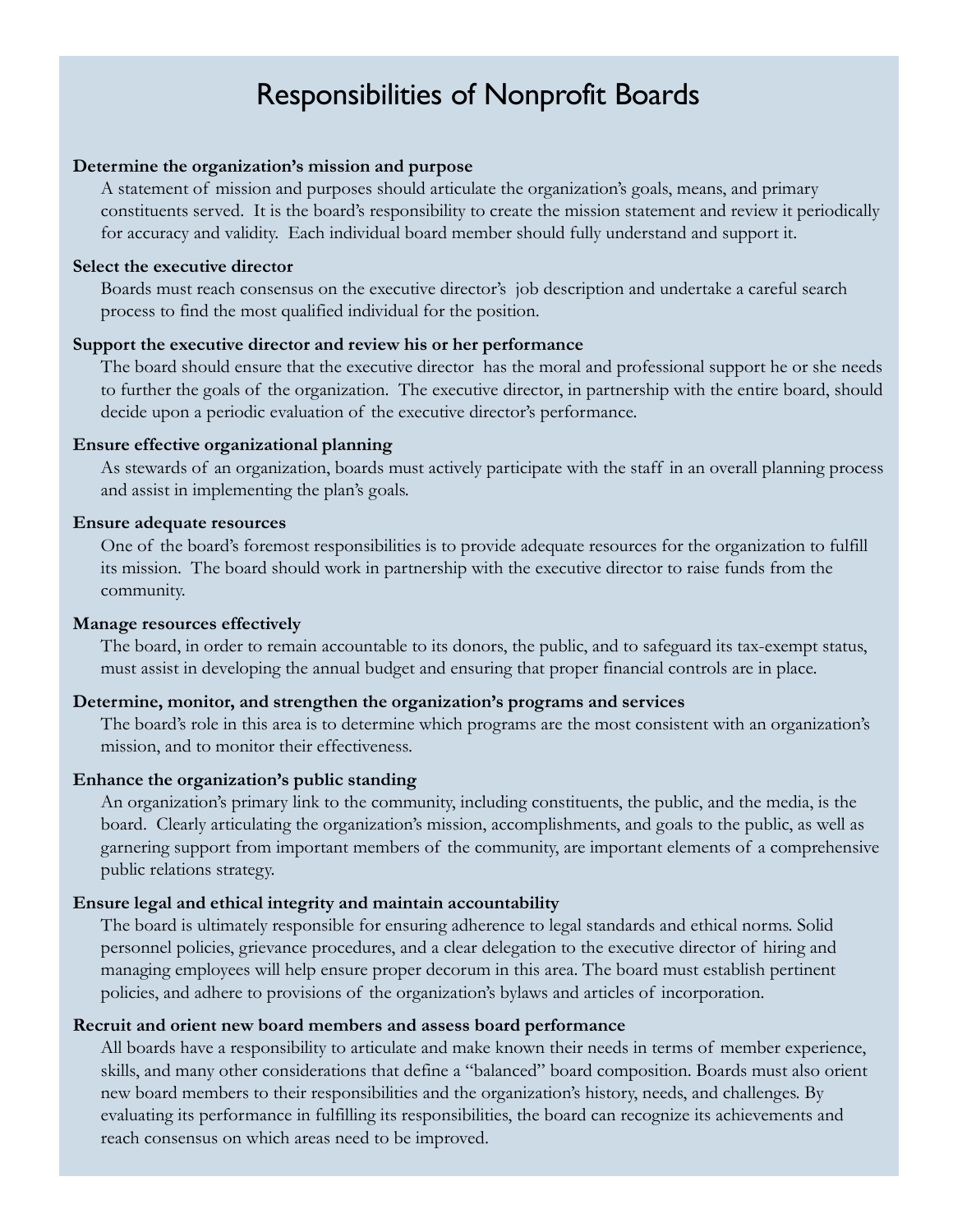# Individual Board Member Responsibilities

#### **Attend all board and committee meetings and functions, such as special events.**

The board of directors meets twice a year. The Annual meeting is held the last weekend of February; the second meeting is held in late October or early November. Special events include Membership Night during the Annual Native Plant Sale (held the last weekend of April); the Annual Members' Appreciation BBQ and Benefit Auction (held in early August); and the Open House over Thanksgiving Weekend.

### **Be informed about the organization's mission, services, policies, and programs.**

#### **Review agenda and supporting materials prior to board and committee meetings.**

Material for meetings is posted on the CDRI website two weeks in advance of the meeting. Visit www.cdri.org: *About: Board Only* and enter the password *members*. You will find the most current board manual, information about meetings, and 'Action Items' for the board.

#### **Serve on committees and offer to take on special assignments.**

*The Executive Committee* consists of the President, Vice-President, Secretary, Treasurer and 3 at-large members appointed by the President.

*The Audit Committee* oversees the audit which is conducted every other year. The books were lasted audited for FY2011 and will be audited for FY2013.

*The Permanent Endowment Committee* oversees the management of the CDRI's endowment fund.

The *Finance Committee* monitors the CDRI's financial records, reviews and oversees the creating of financial statements for the board, reviews and recommends an annual budget, and helps the board understand the organization's finances.

*The Board Governance Committee* identifies, recruits, and nominates persons to serve as members of the board of directors; drafts and recommends board policies as needed; and provides development opportunites for board membership.

*The Botanical Garden Committee* oversees the management of the living plant collection according to the procedures established in the Living Plant Collection Policy and recommends new accessions to the living plant collection.

*The Collections Committee* was recently established to develop a collections policy and oversee the addition of new items to the CDRI's living, nonliving, and library collections.

The *Development Committee* actively supports the CDRI development program through the formulation of strategies and activities that will serve to increase member and/or corporate contributions and gifts.

The *Ad Hoc Building Committee* oversees planning for construction projects.

### **Make a personal financial contribution to the organization.**

Personal financial contributions are based on the means of the individual board members. A minimum contribution of \$50 per month is recommended.

### **Inform others about the organization.**

**Suggest possible nominees to the board who can make significant contributions to the work of the board and the Chihuahuan Desert Research Instititute.**

**Keep up-to-date on developments in the fields of education, conservation and/or natural history- especially as it relates to the Chihuahuan Desert region.**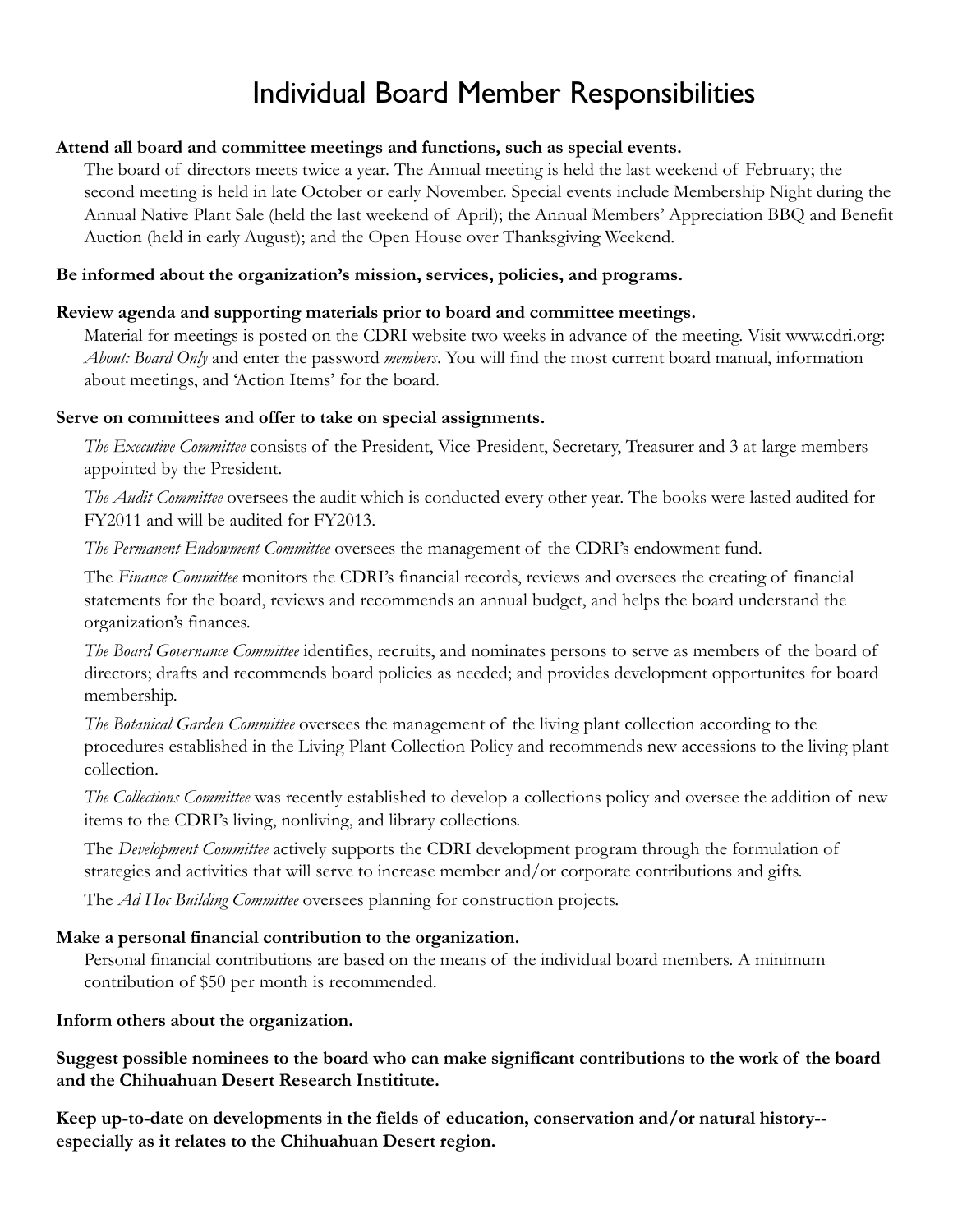#### **Follow conflict of interest and confidentiality policies.**

## **Refrain from making special requests of the staff.**

CDRI staff members are extremely hardworking and are often juggling numerous responsibilities at the same time. Requests for staff assistance must go through the Executive Director, thus avoiding putting an individual staff member in an awkward position.

**Assist the board in carrying out its fiduciary responsibilities, such as reviewing the organization's annual financial statements.**

# Personal Characteristics to Consider

#### **Good board members have the...**

**Ability to** listen, analyze, think clearly and creatively work well with individual people and groups;

**Willingness to** prepare for and attend board and committee meetings, ask questions, take responsibility and follow through on a given assignment, contribute personal and financial resources in a generous way according to circumstances, open doors in the community, evaluate oneself;

**Willingness to develop certain skills if you do not already possess them, such as to** cultivate and solicit funds; cultivate and recruit board members and other volunteers; read and understand financial statements; learn more about the substantive program area of the organization;

**Possess** honesty, sensitivity to and tolerance of differing views; a friendly, responsive, and patient approach, community-building skills; personal integrity; a developed sense of values; concern for the CDRI's development and a sense of humor.

Board Responsibilities taken from *Ten Basic Responsibilities of Nonprofit Boards*. Washington, DC: BoardSource, 1996.

Board member responsibilities taken from *Six Keys to Recruiting, Orienting, and Involving Nonprofit Board Members*.